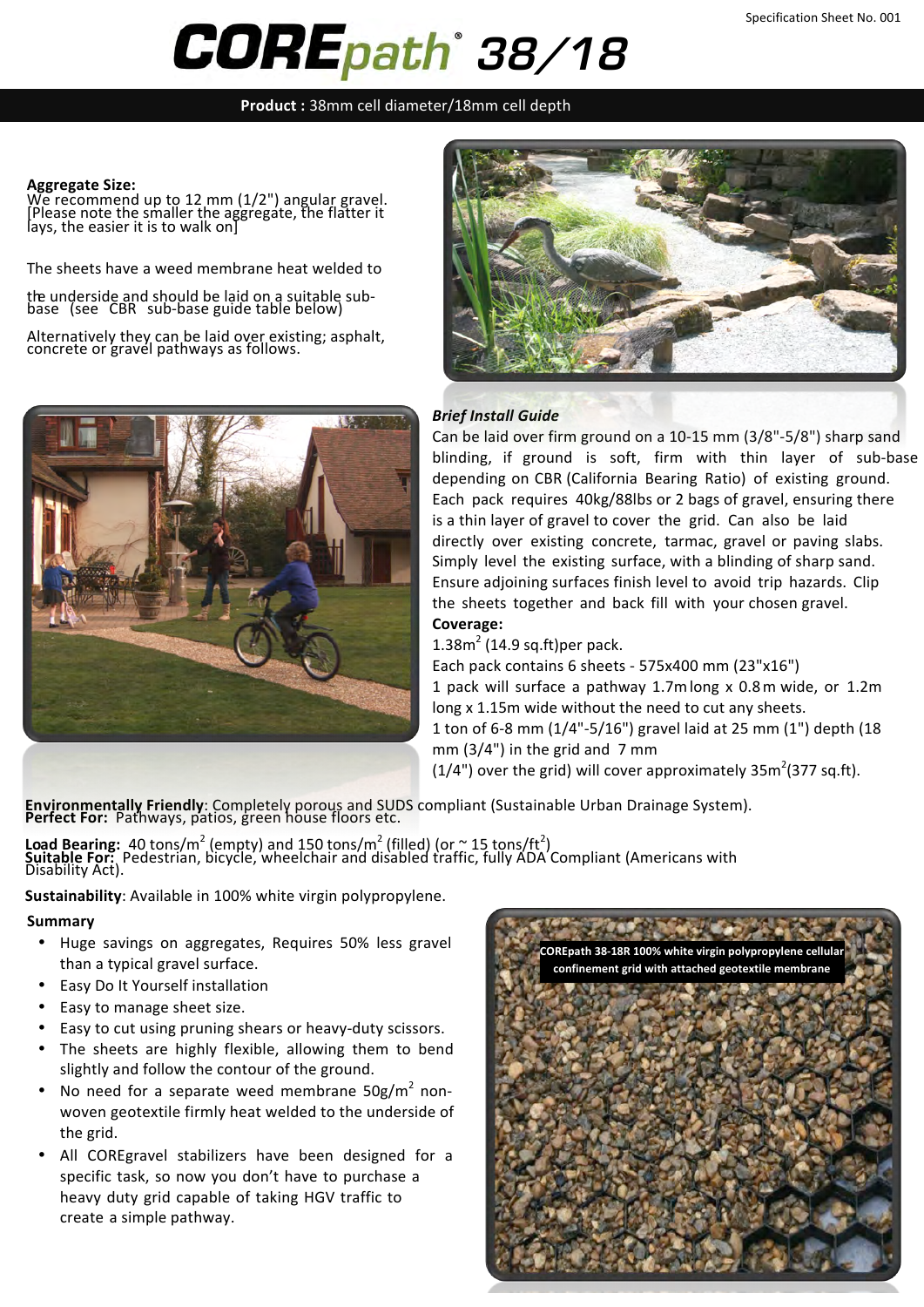# *Technical Data*

#### **CBR Sub-base Guide**

| <b>Application Load</b>             | <b>CBR (%) Strength of Subgrade soil</b><br>(see chart below) | DoT Sub-base Thickness (mm) |  |
|-------------------------------------|---------------------------------------------------------------|-----------------------------|--|
|                                     | ≥6                                                            | 100                         |  |
| Light vehicle access and pedestrian | $=4 < 6$                                                      | 100                         |  |
|                                     | $= 2 < 4$                                                     | 135                         |  |
|                                     | $=1 < 2$                                                      | 260                         |  |

The above table showing sub-base thicknesses is intended as a general guide in accordance with BS7533. For further details on permeable paving design refer to BS7533 Part 13; for installation refer to BS7533 Part 3.

The design for pavements should satisfy two parts - to support the traffic load and to manage surface water To determine CBR (California Bearing Ratio) of site ground please refer to the table below.

#### **Subgrade Field Assessment**

| <b>Consistency</b> | <b>Indicator</b>                                  |                                             |                                        | <b>Strength</b>  |                                |
|--------------------|---------------------------------------------------|---------------------------------------------|----------------------------------------|------------------|--------------------------------|
|                    | Tactile (feel)                                    | Visual (observation)                        | <b>Mechanical (test)</b><br><b>SPT</b> | CBR <sub>%</sub> | <b>CU</b><br>kN/m <sup>2</sup> |
| <b>Very Soft</b>   | Hand sample squeezes<br>through fingers           | Man standing will sink<br>$>75$ mm          | $2$                                    | <1               | $25$                           |
| Soft               | Easily moulded by finger<br>pressure              | Man walking sinks<br>50-70mm                | $2 - 4$                                | Around 1         | Around 25                      |
| <b>Medium</b>      | Moulded by moderate<br>finger pressure            | Man walking sinks<br>25mm                   | $4 - 8$                                | $1 - 2$          | $25 - 40$                      |
| <b>Firm</b>        | Moulded by strong finger<br>pressure              | Utility truck ruts<br>$10-25$ mm            | $8 - 15$                               | $2 - 4$          | 40-75                          |
| <b>Stiff</b>       | Cannot be moulded but<br>can be indented by thumb | Loaded construction<br>vehicle ruts by 25mm | $15 - 30$                              | $4-6$            | 75-150                         |

### **Product Data**

| <b>Description</b>            | <b>Description</b><br><b>Data</b> |                              | <b>Data</b>                                                     |
|-------------------------------|-----------------------------------|------------------------------|-----------------------------------------------------------------|
| <b>Product</b>                | 38-18R                            | <b>Geotextile Membrane</b>   | Weight = $50$ g/m <sup>2</sup><br>Overlap = 75mm to Female Edge |
| <b>Cell Diameter/Depth</b>    | 38mm/18mm (1.5"-0.7")             | <b>General Use</b>           | Pedestrian, bicycle, wheelchair                                 |
| <b>UV/Chemical Resistance</b> | Excellent                         | <b>Small Sheet Size/Area</b> | 575x400mm(23"x16")/0.23m <sup>2</sup><br>$(2.5$ sq.ft)          |
| <b>Cell Wall Thickness</b>    | $0.8$ mm $(1/32")$                | <b>Pack Size</b>             | 6 sheets = $1.38m^2$ (14.9 sq.ft)                               |
| <b>Max Weight (Filled)</b>    | Over 150 tons/ $m2$               | <b>Max Weight (Empty)</b>    | 40 tons/ $m2$                                                   |
| <b>Material</b>               | 100% white virgin polypropylene   | <b>Interlock Mechanism</b>   | Overlapping Slot and Socket Connection                          |